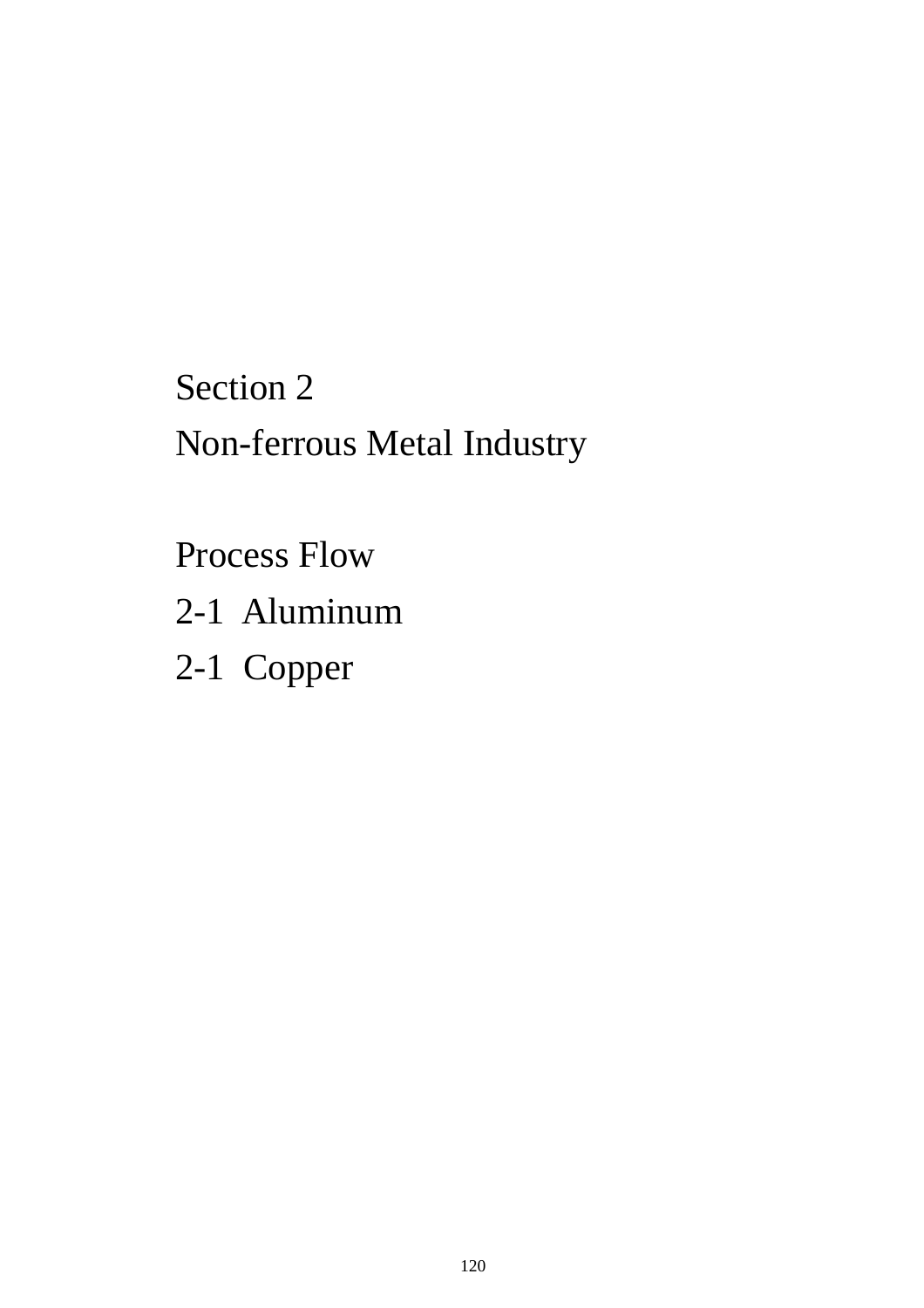## Non-ferrous (Aluminum) : Production Process and Energy Saving Technology

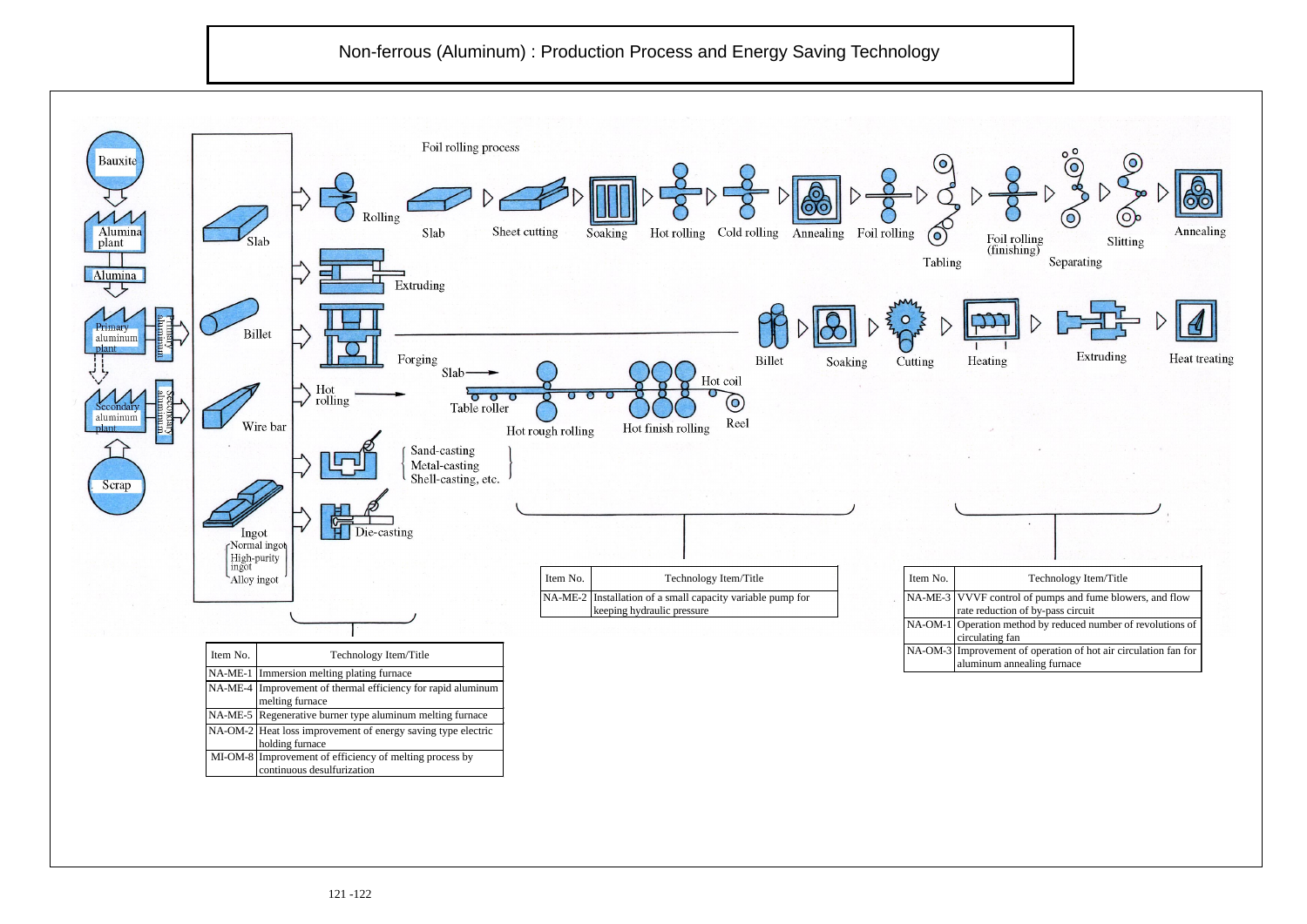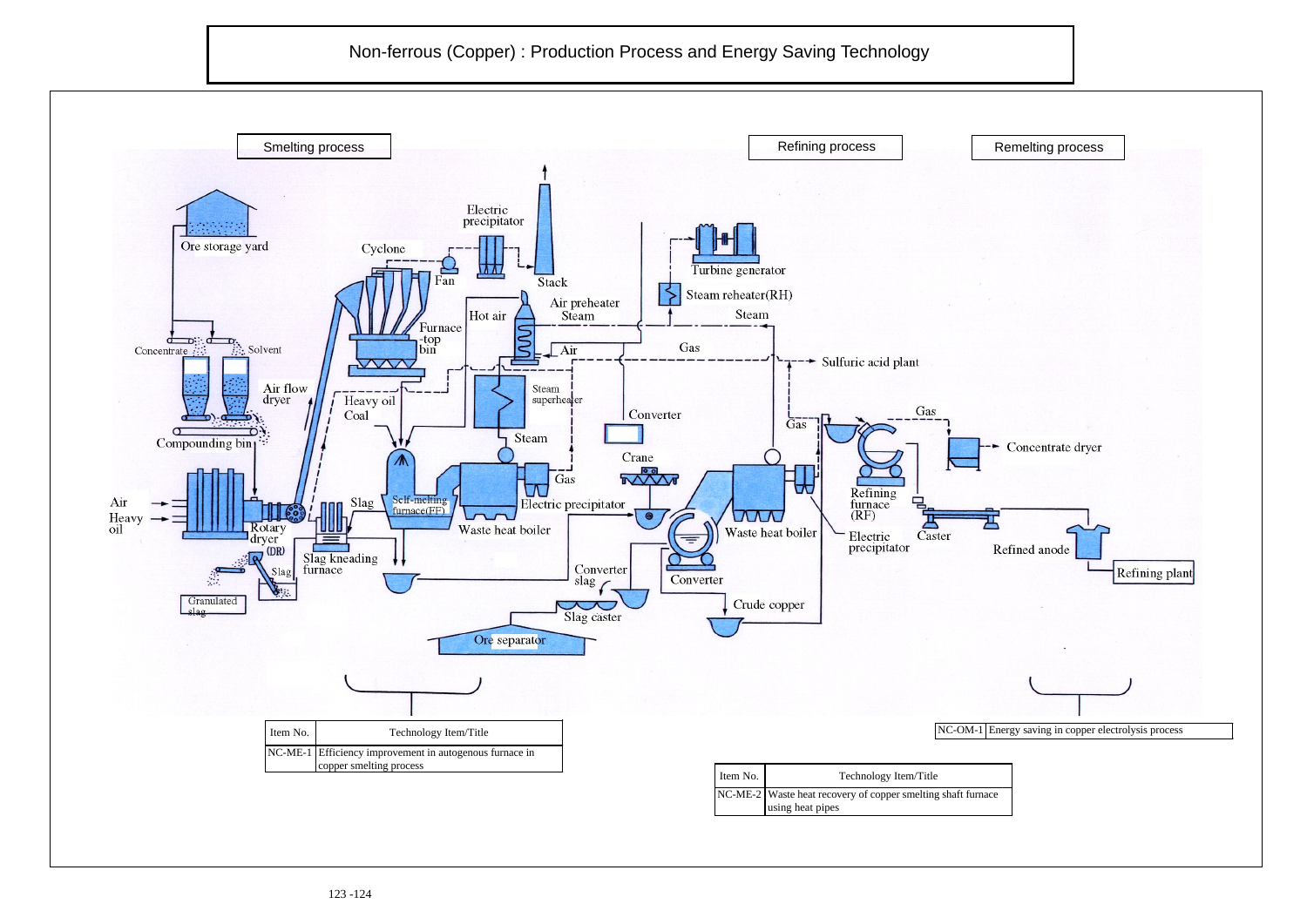Data Sheets

- 2-1 Aluminum
- 2-1 Copper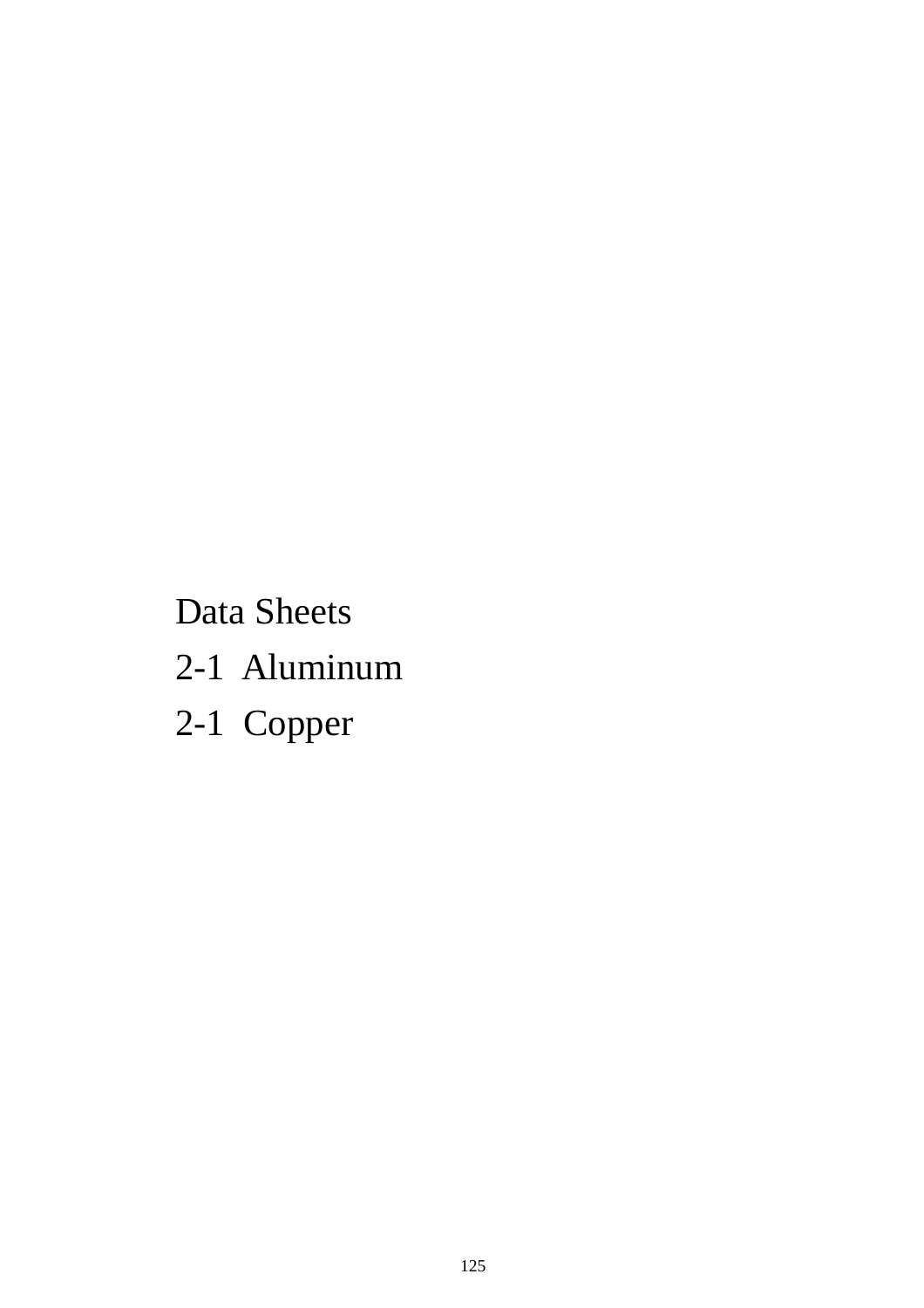| NA-ME-1                                                                                                   |                                                                                                                                                                                                                                                                                                                     | <b>Energy Conservation Directory</b>                                                                                                                                                                                                                                                                                                                                                                                                                                           |                                                         |                                 |                        |                                                                                                            |  |  |  |  |
|-----------------------------------------------------------------------------------------------------------|---------------------------------------------------------------------------------------------------------------------------------------------------------------------------------------------------------------------------------------------------------------------------------------------------------------------|--------------------------------------------------------------------------------------------------------------------------------------------------------------------------------------------------------------------------------------------------------------------------------------------------------------------------------------------------------------------------------------------------------------------------------------------------------------------------------|---------------------------------------------------------|---------------------------------|------------------------|------------------------------------------------------------------------------------------------------------|--|--|--|--|
| Industry Classification]<br>Non-ferrous: Aluminum<br>[Technology Classification]<br>Machinery & Equipment |                                                                                                                                                                                                                                                                                                                     | Immersion melting plating furnace                                                                                                                                                                                                                                                                                                                                                                                                                                              | [Energy Source]<br>Heavy-oil and Gas<br>[Practical Use] |                                 |                        |                                                                                                            |  |  |  |  |
| Outline                                                                                                   |                                                                                                                                                                                                                                                                                                                     | ing a combustion-heating tube.                                                                                                                                                                                                                                                                                                                                                                                                                                                 |                                                         |                                 |                        | A furnace which heats, melts, and hold non-ferrous metals such as metal zinc, tin, and aluminum by immers- |  |  |  |  |
| Principle<br>&<br>Mechanism                                                                               |                                                                                                                                                                                                                                                                                                                     | A conventional furnace indirectly heat the metal in a vessel made of steel from outside through the vessel<br>bottom or side wall. An immersion melting furnace is an energy-saving-type furnace which heats directly the<br>metal with a combustion-heating immersion tube. The furnace has a combustion-heating immersion tube<br>integrated with a special gas burner made of ceramic, a temperature sensor, and specially-designed furnace-<br>temperature control device. |                                                         |                                 |                        |                                                                                                            |  |  |  |  |
| [Description]<br><b>Structure</b><br>explanation,<br>Shape and/or<br>System<br>diagram                    |                                                                                                                                                                                                                                                                                                                     | Immersion<br>Exhaust gas<br>tube heater<br>Partition plate<br>Town gas<br>Molten metal filter<br>Combustion air<br>Sintered<br>ılumina bath<br>-Tap hole<br>Burner top<br>Externa<br>tube<br>Internal<br>tube<br>Ceramic tube<br>Improved section<br>Gas-firing aluminum melting and holding furnace<br>Gas-firing immersion heater                                                                                                                                            |                                                         |                                 |                        |                                                                                                            |  |  |  |  |
|                                                                                                           |                                                                                                                                                                                                                                                                                                                     |                                                                                                                                                                                                                                                                                                                                                                                                                                                                                | Heavy-oil-firing<br>iron-ladle furnace                  | Gas-firing<br>immersion furnace | Reduction rate<br>(% ) |                                                                                                            |  |  |  |  |
|                                                                                                           |                                                                                                                                                                                                                                                                                                                     | Specific melting<br>energy consumption<br>(kcal/kg)                                                                                                                                                                                                                                                                                                                                                                                                                            | 2,500                                                   | 700                             | 72                     |                                                                                                            |  |  |  |  |
|                                                                                                           |                                                                                                                                                                                                                                                                                                                     | Specific holding<br>energy consumption<br>(Kcal/h)                                                                                                                                                                                                                                                                                                                                                                                                                             | 62,000                                                  | 22,000                          | 65                     |                                                                                                            |  |  |  |  |
|                                                                                                           |                                                                                                                                                                                                                                                                                                                     | Variation of molten<br>metal temperature<br>during melting $(^{\circ}$ C)                                                                                                                                                                                                                                                                                                                                                                                                      | $-25$ to $+25$                                          | $-5$ to $-5$                    | 80                     |                                                                                                            |  |  |  |  |
| Energy saving<br>effect                                                                                   | Melting energy consumption is reduced from 7.76 yen/kg to 2.55 yen/kg. Holding energy is reduced from<br>216.7 yen/h to 80 yen/h.<br>The annual cost reduction is 4,550 thousand yen assuming the production rate of 65 kg/h, daily operation of<br>8 h, annual operation of 200 days, and holding time of 2 h/day. |                                                                                                                                                                                                                                                                                                                                                                                                                                                                                |                                                         |                                 |                        |                                                                                                            |  |  |  |  |
| [Economy]<br>Equipment<br>cost                                                                            | Investment amount: 5 million yen<br>Improvement effect: 200 million yen/year<br>Investment payback: 2 - 3 years                                                                                                                                                                                                     |                                                                                                                                                                                                                                                                                                                                                                                                                                                                                |                                                         |                                 |                        |                                                                                                            |  |  |  |  |
| Remarks                                                                                                   | 13A 11000 kcaL/m <sup>3</sup>                                                                                                                                                                                                                                                                                       | Heavy-oil 9300 kcaL/kg, Gravity 0.9 kg/L 26 yen/L                                                                                                                                                                                                                                                                                                                                                                                                                              | $40 \text{ yen/m}^2$                                    |                                 |                        |                                                                                                            |  |  |  |  |
| [Example sites]<br>Tanaka Seiko Co. Ltd. Uji Plant                                                        |                                                                                                                                                                                                                                                                                                                     | [References]                                                                                                                                                                                                                                                                                                                                                                                                                                                                   | [Inquiry]<br>NEDO / ECCJ (JIEC)                         |                                 |                        |                                                                                                            |  |  |  |  |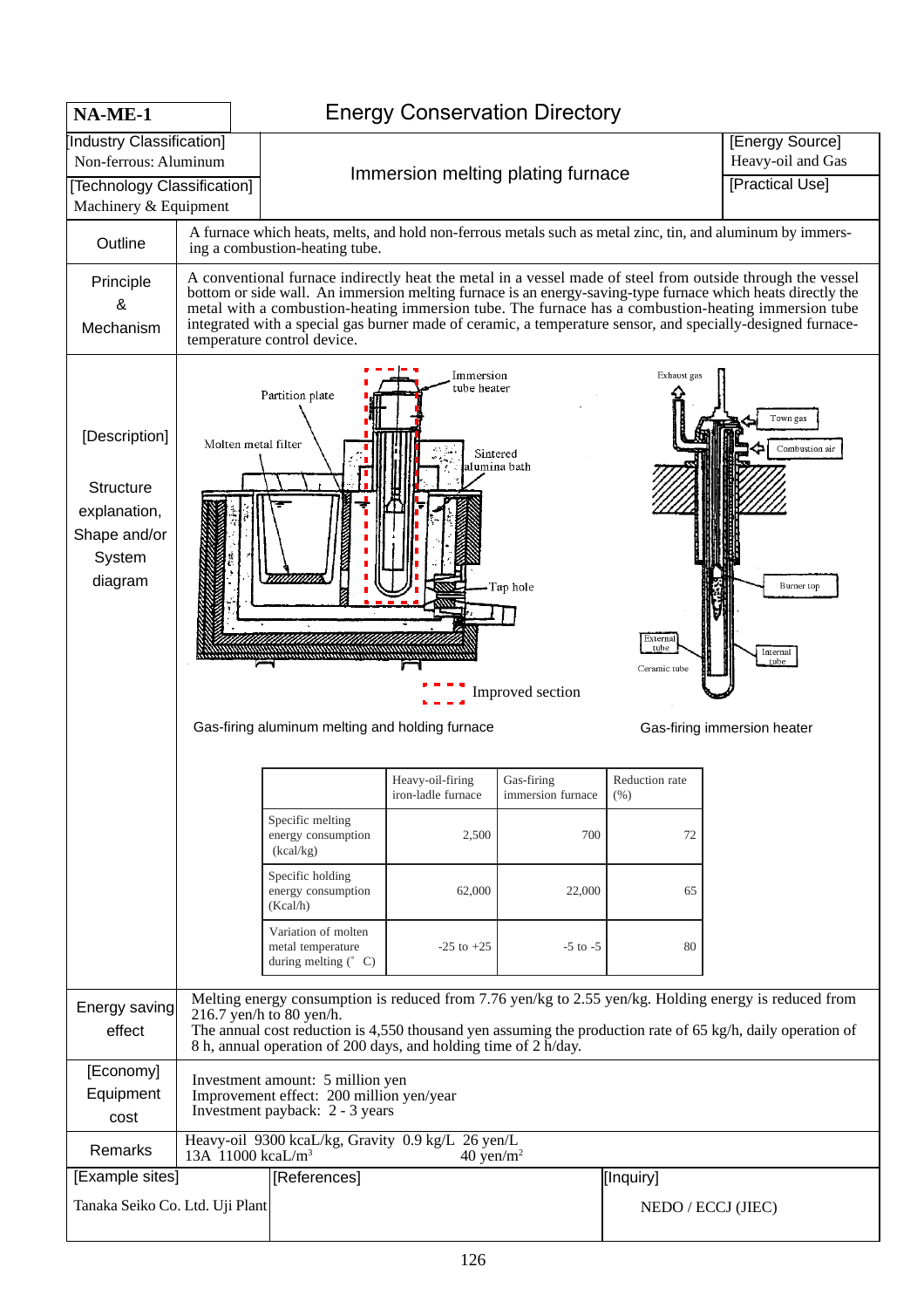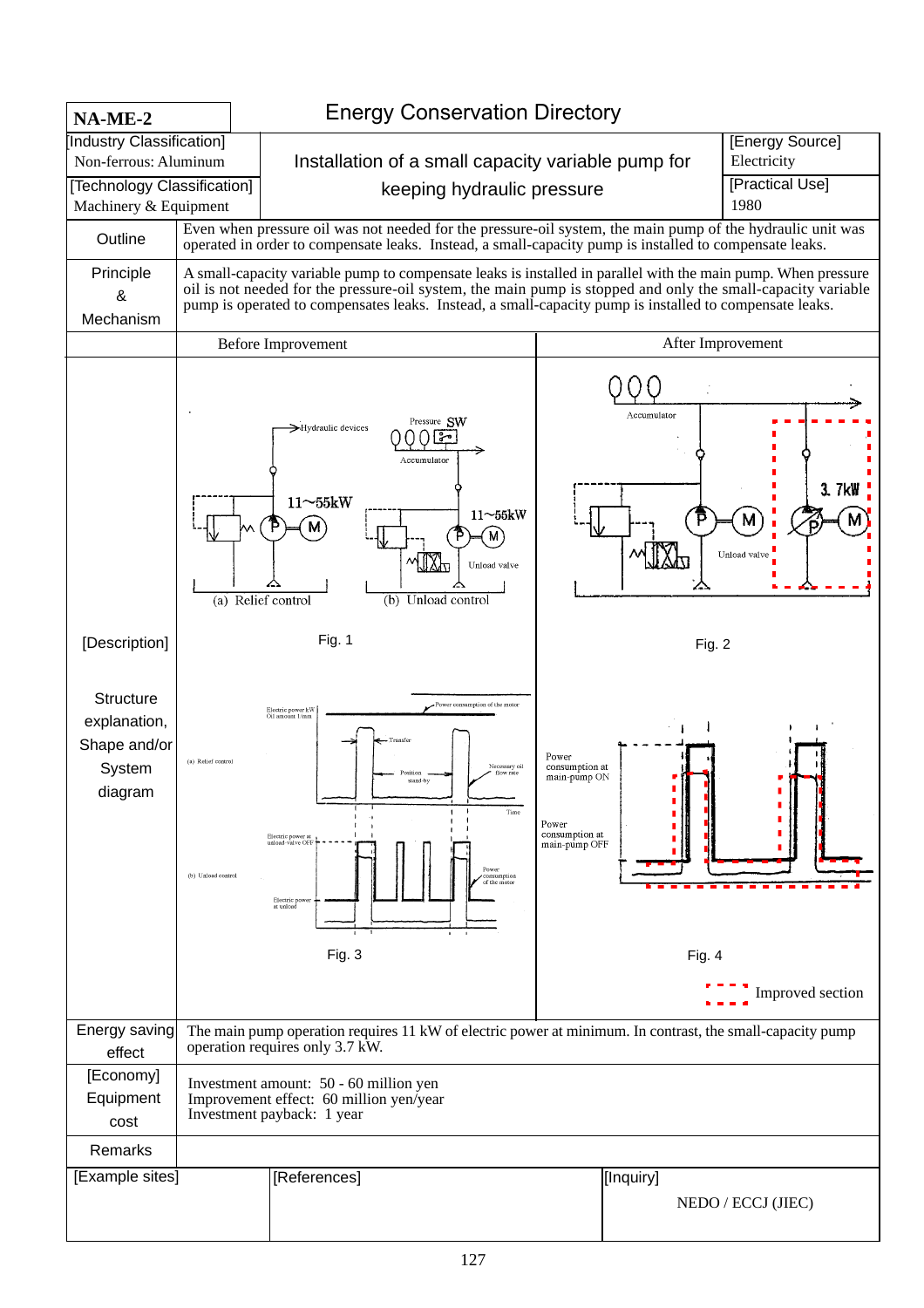| NA-ME-3                                                                                |                                                                                                                             | <b>Energy Conservation Directory</b>                                                                                                                                                                                                                                                                                                                                                                                                                                                                                                                                                                                                                                                                                                                                                                                        |                                                                                                                                                       |                                                                                                                                                                           |                                                                                                                                           |  |  |  |  |  |
|----------------------------------------------------------------------------------------|-----------------------------------------------------------------------------------------------------------------------------|-----------------------------------------------------------------------------------------------------------------------------------------------------------------------------------------------------------------------------------------------------------------------------------------------------------------------------------------------------------------------------------------------------------------------------------------------------------------------------------------------------------------------------------------------------------------------------------------------------------------------------------------------------------------------------------------------------------------------------------------------------------------------------------------------------------------------------|-------------------------------------------------------------------------------------------------------------------------------------------------------|---------------------------------------------------------------------------------------------------------------------------------------------------------------------------|-------------------------------------------------------------------------------------------------------------------------------------------|--|--|--|--|--|
| [Industry Classification]                                                              |                                                                                                                             |                                                                                                                                                                                                                                                                                                                                                                                                                                                                                                                                                                                                                                                                                                                                                                                                                             |                                                                                                                                                       | [Energy Source]                                                                                                                                                           |                                                                                                                                           |  |  |  |  |  |
| Non-ferrous: Aluminum                                                                  |                                                                                                                             | VVVF control of pumps and fume blowers, and flow                                                                                                                                                                                                                                                                                                                                                                                                                                                                                                                                                                                                                                                                                                                                                                            |                                                                                                                                                       | Electricity<br>[Practical Use]                                                                                                                                            |                                                                                                                                           |  |  |  |  |  |
| [Technology Classification]<br>Machinery & Equipment                                   |                                                                                                                             | rate reduction of by-pass circuit<br>1981                                                                                                                                                                                                                                                                                                                                                                                                                                                                                                                                                                                                                                                                                                                                                                                   |                                                                                                                                                       |                                                                                                                                                                           |                                                                                                                                           |  |  |  |  |  |
| Outline                                                                                |                                                                                                                             | In a rolling schedule, the time ratio between the rolling operation and the set-up operation is 3:2.<br>The conventional method was as follows;<br>1) Coolant pumps and fume blowers were operated continuously.<br>2) During the set-up, output of the coolant pumps was returned to the coolant tank through the bypass by<br>switching the 3-way valve. However, power consumption in the set-up time was greater than that in the<br>rolling operation.<br>The following measures were taken:<br>1) The numbers of revolutions of the coolant pumps and fume blowers are controlled in accordance with the<br>rolling schedule by introducing the VVVF apparatus.<br>2) Power consumption by the coolant pumps during the set-up time is reduced by throttling the valve of the<br>bypass circuit to the coolant pumps. |                                                                                                                                                       |                                                                                                                                                                           |                                                                                                                                           |  |  |  |  |  |
| [Description]<br><b>Structure</b><br>explanation,<br>Shape and/or<br>System<br>diagram | Aluminum coil<br>3-way switching valv                                                                                       | Outlet fume<br>exhaust blowe<br>$\sum_{\text{Rolling}}$<br>300<br>$\overline{u}$<br>w<br>Backup roll<br>Lower fume exhaust blower<br>لاجي<br>حوا<br>lypass, Throttle valve<br>Improved section<br>oolant pump<br>Coolant pump: A pump for spraying coolant oil during<br>aluminum rolling for the purpose of lubricating and<br>cooling, etc. of the surface of the plate.<br>Fume exhaust blower: A blower for exhausting fume<br>which fills the surroundings when coolant is sprayed.<br>3-way switching valve: A valve which switches coolant<br>flow and returns it to the coolant tank through the by-<br>pass during the non-rolling time such as coil handling.                                                                                                                                                     | kw\ Main fume<br>exhaus<br>Rolling<br>pattern<br>Coolant<br>spray pump<br>Main fume<br>exhaust<br>blower<br>Outlet / Lower<br>fume exhaust<br>blowers | Before Improvement<br>Rolling<br>istop for<br>, set-up<br>$\overline{2}$<br>1780 rpm<br>constant<br>760 kw<br>430 kw<br>$1226 \text{ kW}$<br>885 rpm<br>74 kw<br>1760 rpm | After Improvement<br>Effect by<br>closing the<br>390 kv<br>bypass valve<br>1780<br>131 kw<br>39 kw<br>252 rpm<br>74 kw<br>350 rpm<br>8 kw |  |  |  |  |  |
| Energy saving<br>effect                                                                |                                                                                                                             | 1) Reduction of power consumption by VVVF control: 2,098,000 kW/year<br>2) Reduction of power consumption by throttling the bypass valve: 1,118,000 kW/year                                                                                                                                                                                                                                                                                                                                                                                                                                                                                                                                                                                                                                                                 |                                                                                                                                                       |                                                                                                                                                                           |                                                                                                                                           |  |  |  |  |  |
| [Economy]<br>Equipment<br>cost                                                         | Investment amount: 80 - 90 million yen<br>Improvement effect: 50 - 60 million yen/year<br>Investment payback: 1.5 - 2 years |                                                                                                                                                                                                                                                                                                                                                                                                                                                                                                                                                                                                                                                                                                                                                                                                                             |                                                                                                                                                       |                                                                                                                                                                           |                                                                                                                                           |  |  |  |  |  |
| Remarks                                                                                |                                                                                                                             |                                                                                                                                                                                                                                                                                                                                                                                                                                                                                                                                                                                                                                                                                                                                                                                                                             |                                                                                                                                                       |                                                                                                                                                                           |                                                                                                                                           |  |  |  |  |  |
| [Example sites]                                                                        |                                                                                                                             | [References]                                                                                                                                                                                                                                                                                                                                                                                                                                                                                                                                                                                                                                                                                                                                                                                                                |                                                                                                                                                       | [Inquiry]                                                                                                                                                                 |                                                                                                                                           |  |  |  |  |  |
| Sumitomo Light Metal Indus-<br>tries, Ltd.                                             |                                                                                                                             | In-house Material of Sumitomo Light Metal Indus-<br>tries, Ltd.                                                                                                                                                                                                                                                                                                                                                                                                                                                                                                                                                                                                                                                                                                                                                             |                                                                                                                                                       | NEDO / ECCJ (JIEC)                                                                                                                                                        |                                                                                                                                           |  |  |  |  |  |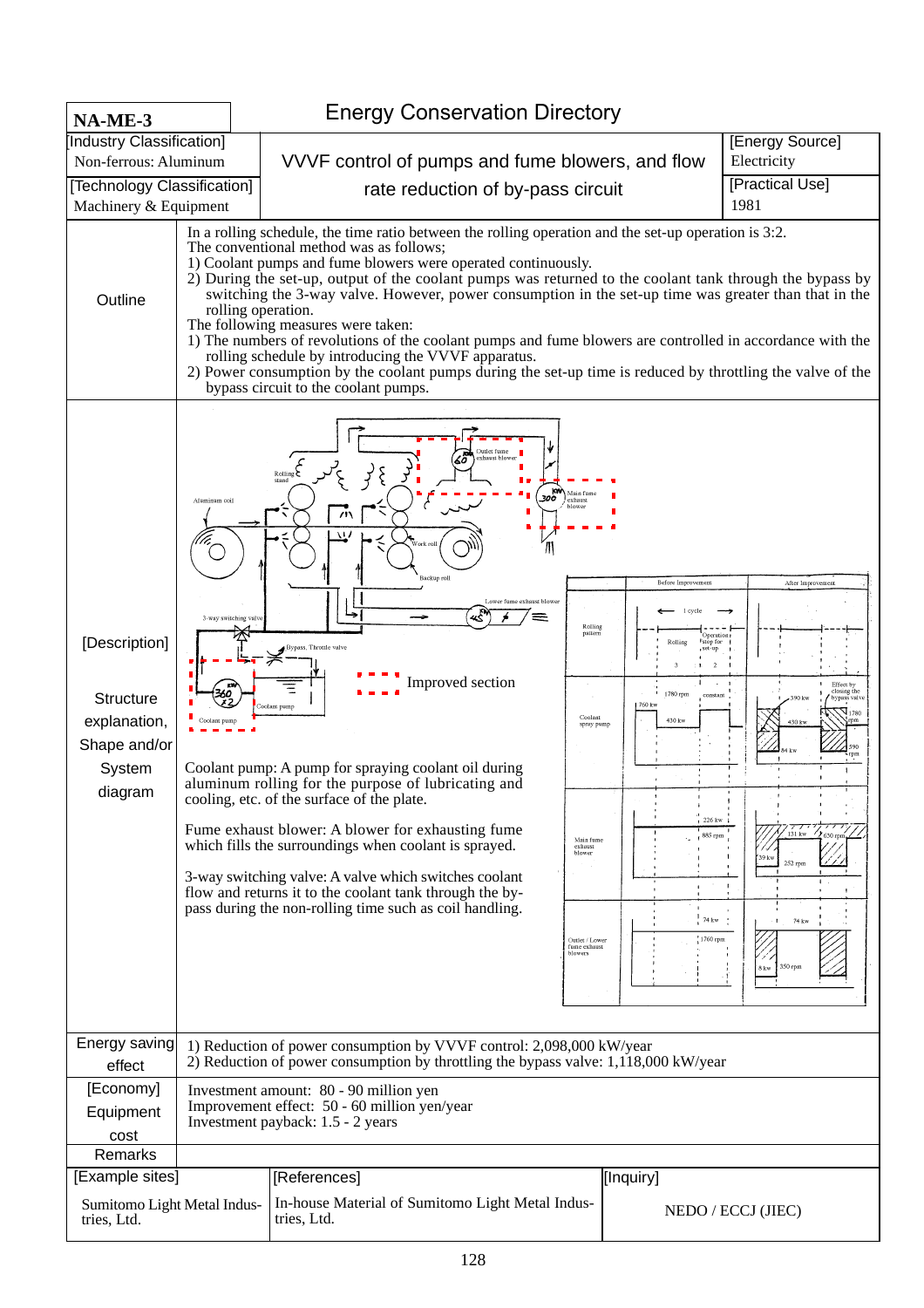| $NA-ME-4$                                                                              |                                                                                                                                                                                                                                                                                                                                                                                                                                                                                   | <b>Energy Conservation Directory</b>                                                                                                                                                                                                                                                                                                                                                                                                                                                                                                                                                                                                                                                                                                                                                                                                                                                                                                                                                                                                                                                                                                                                                                                                                                                                                                                                                                                                                                                                                                                                                                                                                                                                                                                                                        |  |  |  |  |  |  |  |
|----------------------------------------------------------------------------------------|-----------------------------------------------------------------------------------------------------------------------------------------------------------------------------------------------------------------------------------------------------------------------------------------------------------------------------------------------------------------------------------------------------------------------------------------------------------------------------------|---------------------------------------------------------------------------------------------------------------------------------------------------------------------------------------------------------------------------------------------------------------------------------------------------------------------------------------------------------------------------------------------------------------------------------------------------------------------------------------------------------------------------------------------------------------------------------------------------------------------------------------------------------------------------------------------------------------------------------------------------------------------------------------------------------------------------------------------------------------------------------------------------------------------------------------------------------------------------------------------------------------------------------------------------------------------------------------------------------------------------------------------------------------------------------------------------------------------------------------------------------------------------------------------------------------------------------------------------------------------------------------------------------------------------------------------------------------------------------------------------------------------------------------------------------------------------------------------------------------------------------------------------------------------------------------------------------------------------------------------------------------------------------------------|--|--|--|--|--|--|--|
| [Industry Classification]                                                              |                                                                                                                                                                                                                                                                                                                                                                                                                                                                                   | [Energy Source]                                                                                                                                                                                                                                                                                                                                                                                                                                                                                                                                                                                                                                                                                                                                                                                                                                                                                                                                                                                                                                                                                                                                                                                                                                                                                                                                                                                                                                                                                                                                                                                                                                                                                                                                                                             |  |  |  |  |  |  |  |
| Non-ferrous: Aluminum                                                                  |                                                                                                                                                                                                                                                                                                                                                                                                                                                                                   | Improvement of thermal efficiency for rapid<br>Fuel                                                                                                                                                                                                                                                                                                                                                                                                                                                                                                                                                                                                                                                                                                                                                                                                                                                                                                                                                                                                                                                                                                                                                                                                                                                                                                                                                                                                                                                                                                                                                                                                                                                                                                                                         |  |  |  |  |  |  |  |
| [Technology Classification]<br>Machinery & Equipment                                   |                                                                                                                                                                                                                                                                                                                                                                                                                                                                                   | [Practical Use]<br>aluminum melting furnace<br>1984~                                                                                                                                                                                                                                                                                                                                                                                                                                                                                                                                                                                                                                                                                                                                                                                                                                                                                                                                                                                                                                                                                                                                                                                                                                                                                                                                                                                                                                                                                                                                                                                                                                                                                                                                        |  |  |  |  |  |  |  |
| Outline                                                                                | Introduced in this article are various kinds of examples concerned with improvements of thermal efficiency<br>of the melting furnace used for melting aluminum ingot and return materials. Approximately 30% reduction<br>of unit requirement of energy has been achieved through such measures as mixing of molten metal, and<br>burner combustion control through controlling the molten metal temperature and furnace pressure, as well as<br>installation of the recuperator. |                                                                                                                                                                                                                                                                                                                                                                                                                                                                                                                                                                                                                                                                                                                                                                                                                                                                                                                                                                                                                                                                                                                                                                                                                                                                                                                                                                                                                                                                                                                                                                                                                                                                                                                                                                                             |  |  |  |  |  |  |  |
| Principle<br>&<br>Mechanism                                                            | steam.                                                                                                                                                                                                                                                                                                                                                                                                                                                                            | 1) In general, there is a temperature difference of 40 - 60 °C between the temperature of the melting metal at the<br>upper part in the melting furnace and that at the lower part; due to this reason, appropriate combustion<br>control was not possible so far by the temperature control of the melting metal.<br>2) Although recovery of waste gas from the furnace was conducted by the exhaust heat boiler, waste heat<br>recovery could not be made sufficiently, being affected by the load in accordance with the utilization of the                                                                                                                                                                                                                                                                                                                                                                                                                                                                                                                                                                                                                                                                                                                                                                                                                                                                                                                                                                                                                                                                                                                                                                                                                                              |  |  |  |  |  |  |  |
| [Description]<br><b>Structure</b><br>explanation,<br>Shape and/or<br>System<br>diagram | Outline of the electromagnetic induction<br>Fig. 1                                                                                                                                                                                                                                                                                                                                                                                                                                | 1) Introduction of electromagnetic induction type mixing machine (Refer to Figure 1.)<br>Temperature difference between the upper and lower parts of the melting metal has been settled by embed-<br>ding an inductor on the bottom of the furnace, and setting a mixing machine which is an application of the<br>electromagnetic induction of the linear motor. At the same time, time required for melting aluminum mate-<br>rials has been reduced by approximately 6 %.<br>2) Introduction of a controller for melting metal temperature and furnace temperature (Refer to Figure 2).<br>Through controlling the combustion burner by the temperature of the melting metal and damper control by<br>the furnace pressure, approximately 10% of unit requirement of fuel has been achieved.<br>3) Recovery of exhaust heat by the recuperator<br>Recovery of exhaust heat being as high as 900 $\degree$ C was made by the exhaust heat boiler previously, but as it<br>was much affected by the load depending on the use of steam, it has been changed, and improved, to heat<br>recovery by using the recuperator.<br>4) Setting of a tilting type high-speed burner<br>Because of the capability of freely changing the direction of the flame, the flame can be targeted intensively<br>at any area of unmelted metal, thereby reducing the time required for melting metal by approximately 20%.<br>Temperature<br>Pressure<br>Temperature<br>controller<br>controller<br>warning<br>controlle<br>Melting furnace<br>Control motor<br>Atmosphere<br>sensor<br>Moto<br>نہ<br>∕⊇<br>Air<br>-Damper<br>Oil<br>Inductor<br>Aluminum melting furnace<br>Melting metal sensor<br>Cooling floor<br>Air cylinder<br>Input power<br>Converter<br>supply<br>Control box<br>Improved section |  |  |  |  |  |  |  |
| Energy saving<br>effect                                                                |                                                                                                                                                                                                                                                                                                                                                                                                                                                                                   | furnace temperature and furnace pressure<br>type mixing machine for melting metal<br>As regards the effect of energy saving, 26 L/t of unit requirement of heavy oil A has been achieved in<br>comparison with the consumption before the improvement. It is equal to 184 kL/year when converted into the<br>consumption of crude oil.<br>Effect of energy saving and reduction of metal loss<br>Table 1<br>Conventional iron<br>After improvement (immersion<br>Effect<br>melting furnace<br>type holding furnace<br>50 kcal/kg (100%)<br>Energy unit requirement<br>22 kcal/kg (44%)<br>27 kcal/kg                                                                                                                                                                                                                                                                                                                                                                                                                                                                                                                                                                                                                                                                                                                                                                                                                                                                                                                                                                                                                                                                                                                                                                                        |  |  |  |  |  |  |  |
|                                                                                        |                                                                                                                                                                                                                                                                                                                                                                                                                                                                                   | 7 kg/T (100%)<br>Yield (metal loss)<br>2 kg/t (29%)<br>$5 \text{ kg/T}$                                                                                                                                                                                                                                                                                                                                                                                                                                                                                                                                                                                                                                                                                                                                                                                                                                                                                                                                                                                                                                                                                                                                                                                                                                                                                                                                                                                                                                                                                                                                                                                                                                                                                                                     |  |  |  |  |  |  |  |
| [Economy]<br>Equipment<br>cost                                                         |                                                                                                                                                                                                                                                                                                                                                                                                                                                                                   | Investment amount: 60 million yen<br>Improvement effect: 40 million yen/year<br>Investment payback: 1.5 years                                                                                                                                                                                                                                                                                                                                                                                                                                                                                                                                                                                                                                                                                                                                                                                                                                                                                                                                                                                                                                                                                                                                                                                                                                                                                                                                                                                                                                                                                                                                                                                                                                                                               |  |  |  |  |  |  |  |
| Remarks                                                                                |                                                                                                                                                                                                                                                                                                                                                                                                                                                                                   |                                                                                                                                                                                                                                                                                                                                                                                                                                                                                                                                                                                                                                                                                                                                                                                                                                                                                                                                                                                                                                                                                                                                                                                                                                                                                                                                                                                                                                                                                                                                                                                                                                                                                                                                                                                             |  |  |  |  |  |  |  |
|                                                                                        | [Example sites]<br>[References]<br>[[Inquiry]<br>NEDO / ECCJ (JIEC)<br>"Collection of Energy Conservation Cases 1985," p.1,351<br>Similar improvement cases exist.                                                                                                                                                                                                                                                                                                                |                                                                                                                                                                                                                                                                                                                                                                                                                                                                                                                                                                                                                                                                                                                                                                                                                                                                                                                                                                                                                                                                                                                                                                                                                                                                                                                                                                                                                                                                                                                                                                                                                                                                                                                                                                                             |  |  |  |  |  |  |  |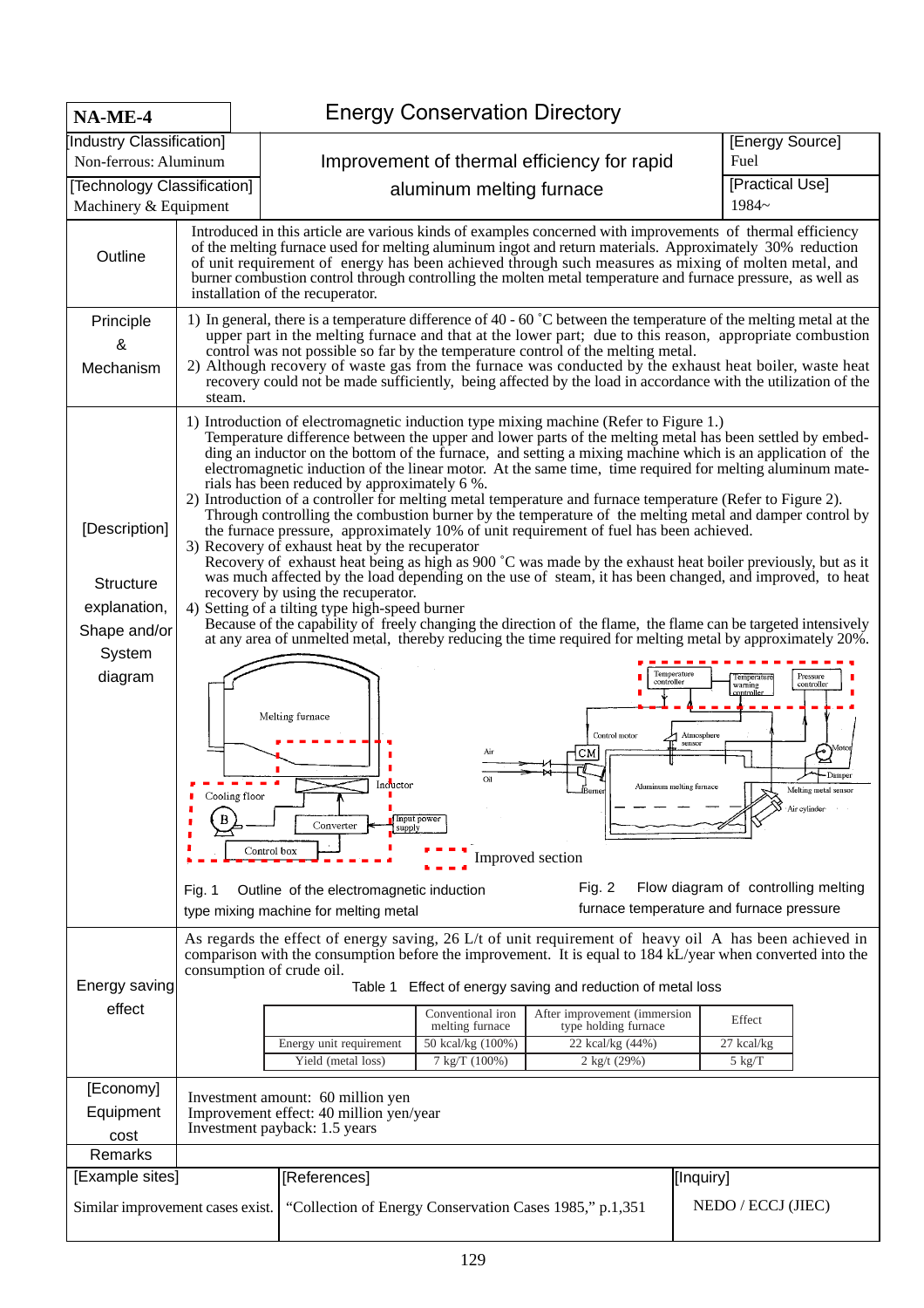| NA-ME-5                                                                                |                                                                                  | <b>Energy Conservation Directory</b>                                                                                                                                                                                                                                                                                                                                                                                                                                                                            |                                           |                                                                                                      |                 |                                        |  |  |  |  |  |
|----------------------------------------------------------------------------------------|----------------------------------------------------------------------------------|-----------------------------------------------------------------------------------------------------------------------------------------------------------------------------------------------------------------------------------------------------------------------------------------------------------------------------------------------------------------------------------------------------------------------------------------------------------------------------------------------------------------|-------------------------------------------|------------------------------------------------------------------------------------------------------|-----------------|----------------------------------------|--|--|--|--|--|
| Industry Classification]                                                               |                                                                                  |                                                                                                                                                                                                                                                                                                                                                                                                                                                                                                                 |                                           |                                                                                                      |                 | [Energy Source]                        |  |  |  |  |  |
| Non-ferrous: Aluminum                                                                  |                                                                                  |                                                                                                                                                                                                                                                                                                                                                                                                                                                                                                                 | Regenerative burner type aluminum melting |                                                                                                      | Fuel            |                                        |  |  |  |  |  |
| [Technology Classification]                                                            |                                                                                  |                                                                                                                                                                                                                                                                                                                                                                                                                                                                                                                 | furnace                                   |                                                                                                      | [Practical Use] |                                        |  |  |  |  |  |
| Machinery & Equipment                                                                  |                                                                                  |                                                                                                                                                                                                                                                                                                                                                                                                                                                                                                                 |                                           |                                                                                                      |                 | around 1995                            |  |  |  |  |  |
| Outline                                                                                | tional melting furnace.                                                          | This improvement is to use a highly efficient furnace for melting aluminum, which employs oil or gas firing<br>regerative burners and reduces the specific fuel consumption by more than 30% compared with a conven-                                                                                                                                                                                                                                                                                            |                                           |                                                                                                      |                 |                                        |  |  |  |  |  |
| Principle<br>&<br>Mechanism                                                            | $ME-9.$ )                                                                        | 1) The regerative burner is of a high-speed jet (high-momentum) type which incorporates both 2-step combus-<br>tion and combustion gas self circulation.<br>2) The principle of the regerative burner is that it has a regenerative (heat-storing) section in it, and the furnace<br>gas and the combustion air flow through it alternately in a cycle of several tens of seconds, effectively<br>transferring the heat of the high-temperature exhaust gas to the combustion air. (For further detail, see IS- |                                           |                                                                                                      |                 |                                        |  |  |  |  |  |
| [Description]<br><b>Structure</b><br>explanation,<br>Shape and/or<br>System<br>diagram | Regenerative burner<br>Regerative-burner-type aluminum melting furnace<br>Fig. 1 | 1) The structure of the regerative-burner-type aluminum melting furnace is shown in Fig. 1.<br>2) Fig. 2 is an example of the furnace temperature and the combustion air temperature.<br>(C)<br>1300<br>1200 Furnace temperature<br>1200<br>1100<br>10QC<br>900<br>temperature<br>700<br>ю<br>500<br>8 minutes<br>16 minutes<br>24 minutes<br>Fig. 2 Furnace temperature and combustion                                                                                                                         |                                           |                                                                                                      |                 |                                        |  |  |  |  |  |
|                                                                                        |                                                                                  |                                                                                                                                                                                                                                                                                                                                                                                                                                                                                                                 |                                           | Table 1 An example of the energy saving effect of regenerative-burner-type aluminum melting furnaces |                 |                                        |  |  |  |  |  |
|                                                                                        |                                                                                  |                                                                                                                                                                                                                                                                                                                                                                                                                                                                                                                 | Conventional melting<br>furnace           | Regenerative melting<br>furnace                                                                      |                 | Effect                                 |  |  |  |  |  |
|                                                                                        | Waste heat recovery<br>method                                                    |                                                                                                                                                                                                                                                                                                                                                                                                                                                                                                                 | Recuperator                               | Regenerative substance<br>(alumina ball)                                                             |                 |                                        |  |  |  |  |  |
|                                                                                        | Combustion air<br>temperature                                                    |                                                                                                                                                                                                                                                                                                                                                                                                                                                                                                                 | 200° C on average                         | 800° C on average                                                                                    |                 |                                        |  |  |  |  |  |
|                                                                                        | Air ratio                                                                        |                                                                                                                                                                                                                                                                                                                                                                                                                                                                                                                 | 1.2 on average                            | 1.1 on average                                                                                       |                 |                                        |  |  |  |  |  |
|                                                                                        |                                                                                  | Waste heat recovery ratio                                                                                                                                                                                                                                                                                                                                                                                                                                                                                       | 15.1 %                                    | 68.2 %                                                                                               |                 |                                        |  |  |  |  |  |
| Energy saving                                                                          | Specific fuel<br>consumption                                                     |                                                                                                                                                                                                                                                                                                                                                                                                                                                                                                                 | $682 \times 10^3$ kcal/t                  | 478 x $10^3$ kcal/t                                                                                  |                 | $204 \times 10^3$ kcal/t (30% reduced) |  |  |  |  |  |
| effect                                                                                 | Heat efficiency                                                                  |                                                                                                                                                                                                                                                                                                                                                                                                                                                                                                                 | 40.2 %                                    | 57.5 %                                                                                               |                 |                                        |  |  |  |  |  |
|                                                                                        | Reduction in crude oil                                                           |                                                                                                                                                                                                                                                                                                                                                                                                                                                                                                                 |                                           |                                                                                                      |                 | 1,058.6 kL/year                        |  |  |  |  |  |
|                                                                                        |                                                                                  | equivalent<br>Operating condition of furnace: 40 t/ch, 4 ch/day, 300 day/year                                                                                                                                                                                                                                                                                                                                                                                                                                   |                                           |                                                                                                      |                 |                                        |  |  |  |  |  |
|                                                                                        |                                                                                  |                                                                                                                                                                                                                                                                                                                                                                                                                                                                                                                 |                                           |                                                                                                      |                 |                                        |  |  |  |  |  |
| [Economy]                                                                              |                                                                                  | Investment amount: 70 yen                                                                                                                                                                                                                                                                                                                                                                                                                                                                                       |                                           |                                                                                                      |                 |                                        |  |  |  |  |  |
| Equipment                                                                              |                                                                                  | Improvement effect: 20 - 25 yen/year<br>Investment payback: 3 - 5 years                                                                                                                                                                                                                                                                                                                                                                                                                                         |                                           |                                                                                                      |                 |                                        |  |  |  |  |  |
| cost                                                                                   |                                                                                  |                                                                                                                                                                                                                                                                                                                                                                                                                                                                                                                 |                                           |                                                                                                      |                 |                                        |  |  |  |  |  |
| Remarks                                                                                |                                                                                  |                                                                                                                                                                                                                                                                                                                                                                                                                                                                                                                 |                                           |                                                                                                      |                 |                                        |  |  |  |  |  |
| [Example sites]                                                                        |                                                                                  | [References]                                                                                                                                                                                                                                                                                                                                                                                                                                                                                                    |                                           |                                                                                                      | [Inquiry]       |                                        |  |  |  |  |  |
| Adoption is increasing.                                                                |                                                                                  | NEDO (JIEC)<br>"Industrial Heating (Vol. 35, No. 4, 1997)"                                                                                                                                                                                                                                                                                                                                                                                                                                                      |                                           |                                                                                                      |                 |                                        |  |  |  |  |  |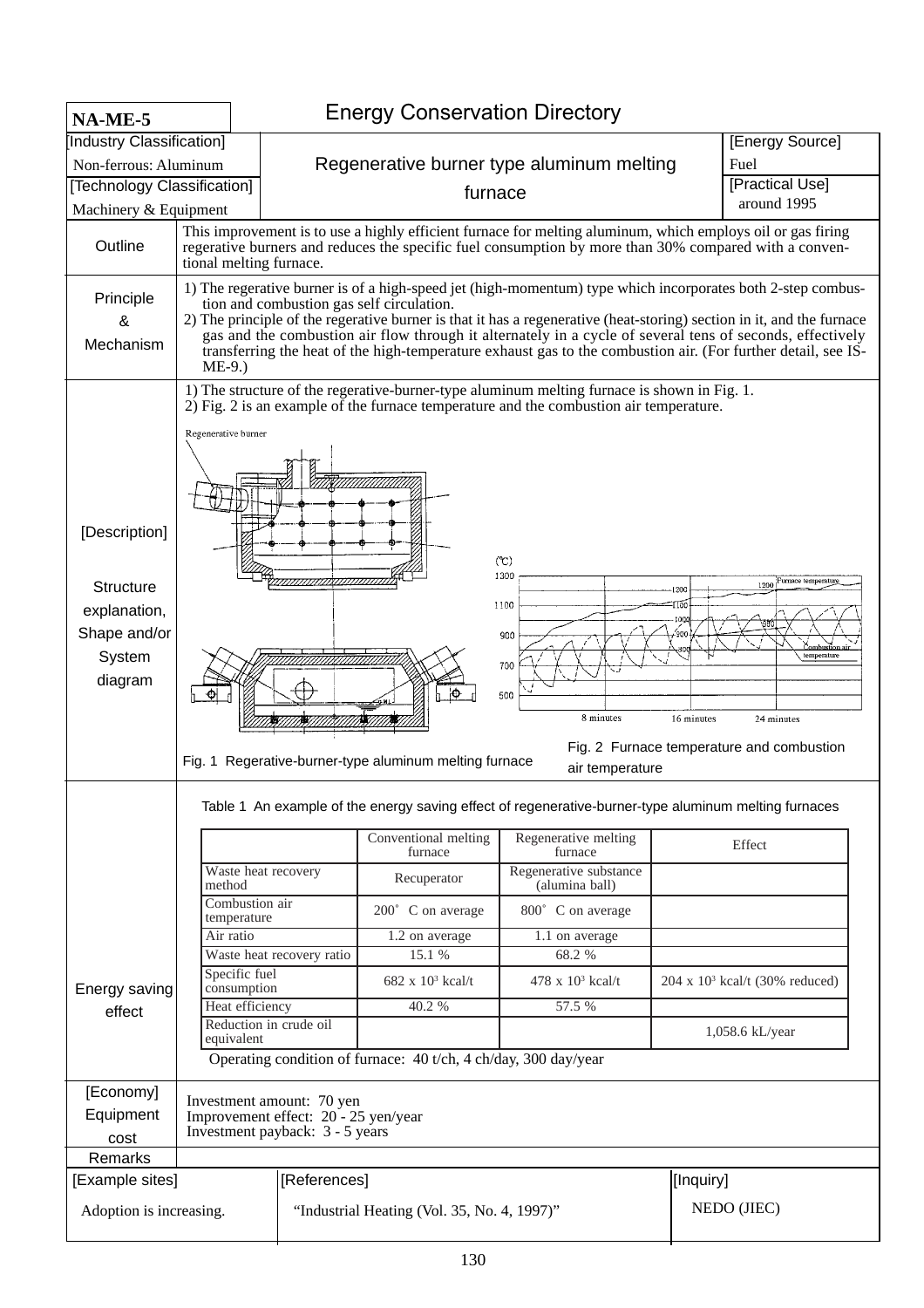| <b>NA-OM-1</b>                                                                  |        |                                                                                                                                                                                                                                                                                                                                                                                       |                                                                                                                                                               | <b>Energy Conservation Directory</b>                                                                                                                                                                                                                                                                |                                                           |                                                                                                                                                                                  |                                                                                                                                                                      |  |  |  |  |
|---------------------------------------------------------------------------------|--------|---------------------------------------------------------------------------------------------------------------------------------------------------------------------------------------------------------------------------------------------------------------------------------------------------------------------------------------------------------------------------------------|---------------------------------------------------------------------------------------------------------------------------------------------------------------|-----------------------------------------------------------------------------------------------------------------------------------------------------------------------------------------------------------------------------------------------------------------------------------------------------|-----------------------------------------------------------|----------------------------------------------------------------------------------------------------------------------------------------------------------------------------------|----------------------------------------------------------------------------------------------------------------------------------------------------------------------|--|--|--|--|
| [Industry Classification]                                                       |        |                                                                                                                                                                                                                                                                                                                                                                                       |                                                                                                                                                               |                                                                                                                                                                                                                                                                                                     |                                                           | [Energy Source]                                                                                                                                                                  |                                                                                                                                                                      |  |  |  |  |
| Non-ferrous: Aluminum                                                           |        |                                                                                                                                                                                                                                                                                                                                                                                       |                                                                                                                                                               | Operation method by reduced number of                                                                                                                                                                                                                                                               |                                                           |                                                                                                                                                                                  | Electricity                                                                                                                                                          |  |  |  |  |
| [Technology Classification]<br>Operation & Management                           |        |                                                                                                                                                                                                                                                                                                                                                                                       | revolutions of circulating fan                                                                                                                                |                                                                                                                                                                                                                                                                                                     |                                                           |                                                                                                                                                                                  | [Practical Use]<br>1982                                                                                                                                              |  |  |  |  |
| Outline                                                                         |        |                                                                                                                                                                                                                                                                                                                                                                                       |                                                                                                                                                               | A circulating fan of a soaking pit was constantly operated at 100% of the number of revolutions from the start to<br>the end of the operation. Energy saving is realized by the improvement of operation, where the number of<br>revolutions of the circulating fan is reduced.                     |                                                           |                                                                                                                                                                                  |                                                                                                                                                                      |  |  |  |  |
| Principle<br>&<br>Mechanism                                                     |        | Following two points are found by controlling the number of revolutions of the circulating fan.<br>1) Reducing the number of revolutions of the circulating fan for a few hours after the start of heating does not<br>change the heating time.<br>2) Reducing the number of revolutions of the circulating fan after the end of soaking gives no effects on<br>material temperature. |                                                                                                                                                               |                                                                                                                                                                                                                                                                                                     |                                                           |                                                                                                                                                                                  |                                                                                                                                                                      |  |  |  |  |
| [Description]<br>Structure<br>explanation,<br>Shape and/or<br>System<br>diagram | Burner |                                                                                                                                                                                                                                                                                                                                                                                       | Ú<br>Heating objects<br>Improved section<br>Fig. 1 Structure of Circulating fan<br>Timing<br><b>Start</b><br>Soaking of all zone<br>after two hours<br>Others | RC fan<br>30 kW x 3<br>Watt saver<br>(Two-gear changer)<br>$\boldsymbol{\kappa}_{\text{Furnace bodyTemperature}}$<br>Furnace<br>temperatur<br>[rpm]<br>$\%$<br>100<br>RC fan<br>Revolution<br>75<br>number<br>Start<br>Before improvement<br>RC fan<br>Number of revolution<br>100%<br>100%<br>100% | 3 hours<br>Electricty<br>70 kW<br>56kW<br>$70 \sim 56$ kW | Two-point thermometer<br>temperature point)<br>temperature point<br>$-2$ hours<br>Soaking of all zone<br>RC fan<br>Number of revolution<br>Fig. 2 Reduction of revolution number | Actual temperature of high<br>Actual temperature of low<br>After improvement<br>Electricity<br>35 kW<br>76%<br>28 kW<br>76%<br>Same as before<br>100%<br>improvement |  |  |  |  |
| Energy saving                                                                   |        |                                                                                                                                                                                                                                                                                                                                                                                       | From start to 3 hours: 70 kW to 35 kW                                                                                                                         |                                                                                                                                                                                                                                                                                                     |                                                           |                                                                                                                                                                                  |                                                                                                                                                                      |  |  |  |  |
| effect                                                                          |        |                                                                                                                                                                                                                                                                                                                                                                                       | After end of soaking: 56 kW to 28 kW                                                                                                                          |                                                                                                                                                                                                                                                                                                     |                                                           |                                                                                                                                                                                  |                                                                                                                                                                      |  |  |  |  |
| [Economy]<br>Equipment<br>cost                                                  |        | Investment payback: 1 - 2 years                                                                                                                                                                                                                                                                                                                                                       | Investment amount: 70 million yen<br>Improvement effect: 5 million yen/year                                                                                   |                                                                                                                                                                                                                                                                                                     |                                                           |                                                                                                                                                                                  |                                                                                                                                                                      |  |  |  |  |
| Remarks                                                                         |        |                                                                                                                                                                                                                                                                                                                                                                                       |                                                                                                                                                               | Reduction of the number of revolutions is also applicable to a heating furnace and softening furnace.<br>The most suitable methods shall be selected depending on applications (change of a pulley diameter, adoption<br>of a small-capacity and slow-speed motor, adoption of VVVF control, etc.)  |                                                           |                                                                                                                                                                                  |                                                                                                                                                                      |  |  |  |  |
| [Example sites]                                                                 |        |                                                                                                                                                                                                                                                                                                                                                                                       | [References]                                                                                                                                                  |                                                                                                                                                                                                                                                                                                     |                                                           | [Inquiry]                                                                                                                                                                        |                                                                                                                                                                      |  |  |  |  |
| Sumitomo Light Metal Industries, Ltd.                                           |        |                                                                                                                                                                                                                                                                                                                                                                                       | Metal Industries, Ltd.                                                                                                                                        | In-house material of Sumitomo Light                                                                                                                                                                                                                                                                 |                                                           |                                                                                                                                                                                  | NEDO / ECCJ (JIEC)                                                                                                                                                   |  |  |  |  |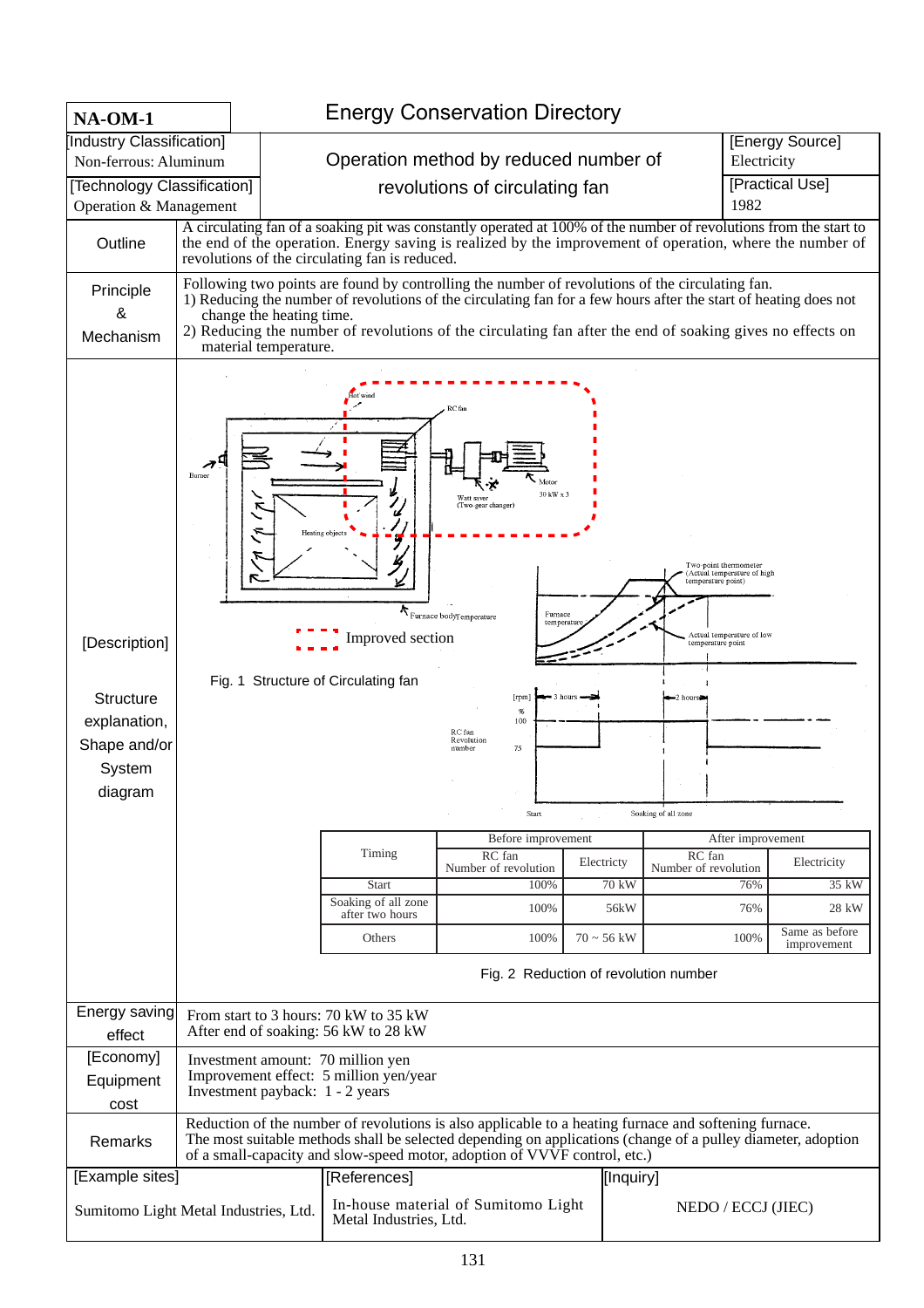| $NA-OM-2$                                                                       |                                                                                                | <b>Energy Conservation Directory</b>                                                                                                                                    |                                                                                                                                                                                                                                                                                   |                                                                                                                                                                                                                          |                                                                               |                                                                                                                                                                                                                                                                                                                                                                                                                                                                                                                                                                                                                                                                                                                                                                                                                                                                                                                                                                                                               |  |
|---------------------------------------------------------------------------------|------------------------------------------------------------------------------------------------|-------------------------------------------------------------------------------------------------------------------------------------------------------------------------|-----------------------------------------------------------------------------------------------------------------------------------------------------------------------------------------------------------------------------------------------------------------------------------|--------------------------------------------------------------------------------------------------------------------------------------------------------------------------------------------------------------------------|-------------------------------------------------------------------------------|---------------------------------------------------------------------------------------------------------------------------------------------------------------------------------------------------------------------------------------------------------------------------------------------------------------------------------------------------------------------------------------------------------------------------------------------------------------------------------------------------------------------------------------------------------------------------------------------------------------------------------------------------------------------------------------------------------------------------------------------------------------------------------------------------------------------------------------------------------------------------------------------------------------------------------------------------------------------------------------------------------------|--|
| [Industry Classification]<br>Non-ferrous: Aluminum                              |                                                                                                |                                                                                                                                                                         |                                                                                                                                                                                                                                                                                   |                                                                                                                                                                                                                          | [Energy Source]<br>Electricity<br>Heat loss improvement of energy saving type |                                                                                                                                                                                                                                                                                                                                                                                                                                                                                                                                                                                                                                                                                                                                                                                                                                                                                                                                                                                                               |  |
| [Technology Classification]<br>Operation & Management                           |                                                                                                |                                                                                                                                                                         | electric holding furnace                                                                                                                                                                                                                                                          |                                                                                                                                                                                                                          |                                                                               | [Practical Use]<br>1982                                                                                                                                                                                                                                                                                                                                                                                                                                                                                                                                                                                                                                                                                                                                                                                                                                                                                                                                                                                       |  |
| Outline                                                                         |                                                                                                | has a huge effect considering a number electric holding furnaces that have been already installed.                                                                      |                                                                                                                                                                                                                                                                                   | This is an example of improvement of heat loss at electric holding furnaces used near the casting machine<br>following the melting work of aluminum alloy ingot. Although individual energy consumption is not large, it |                                                                               |                                                                                                                                                                                                                                                                                                                                                                                                                                                                                                                                                                                                                                                                                                                                                                                                                                                                                                                                                                                                               |  |
| [Description]<br>Structure<br>explanation,<br>Shape and/or<br>System<br>diagram | Cast iron<br>melting pot<br>Refractory<br>material<br>brick<br>Fia. 1<br>metal holding furnace | [Before improvement] (Fig. 1)<br>tures a large heat storage, and has a large<br>mal conductivity at same time.<br>was no covering over the melting pot.<br>- Melting Al | 1) As the furnace is made of refractory brick, it fea-<br>ther-<br>2) When bailing out the cast metal in the casting pro-<br>cess, thermal diffusion was extremely large as there<br>Bailing out area<br>Heater<br>$(60 \text{ kW})$<br>Structure of conventional type of melting | 60 kW to 12 kW.<br>Bailing out port<br>Fig. $2$                                                                                                                                                                          | [After improvement] (Fig. 2)<br>Melting Al<br>furnace after improvement       | 1) As the basic material for the furnace body, ceramic<br>lining material has been selected for its high insula-<br>tion property. Materials of good durability have been<br>attained to stand change of temperature inside the<br>furnace and accommodation of melted metal.<br>2) The inside of the furnace has been divided into 4<br>chambers: i.e. chamber for feeding melted metal,<br>heating chamber, bailing-out chamber, and control<br>chamber for managing temperature of melted Al.<br>Each chamber is provided with an independent lid<br>and size of openings are kept to a minimum.<br>3) The heater has a special structure provided with a spe-<br>cial radiant type heater built in the lid. As a result, a<br>large energy saving has become possible by reduc-<br>ing the electrical power of the furnace from previous<br>Radiation type heater $(12 \text{ kW})$<br>Melting<br>metal feed<br>port<br>ceram<br>Ceramic<br>Improved section<br>Construction of the melting metal holding |  |
| Energy saving<br>effect                                                         |                                                                                                | Electricity<br>consumption amount<br>Crude oil saving<br>amount rate                                                                                                    | Table 1 Energy saving of melting pot holding furnace<br>Before Improvement<br>156,000 kWh/y                                                                                                                                                                                       | After Improvement<br>$42,000$ kWh/y                                                                                                                                                                                      |                                                                               | <b>Effect</b><br>$114,000$ kWh/y<br>$28$ kL/y                                                                                                                                                                                                                                                                                                                                                                                                                                                                                                                                                                                                                                                                                                                                                                                                                                                                                                                                                                 |  |
| [Economy]<br>Equipment<br>cost                                                  |                                                                                                | Investment amount: 5 million yen<br>Improvement effect: 2 million yen/year<br>Investment payback: 3 years                                                               |                                                                                                                                                                                                                                                                                   |                                                                                                                                                                                                                          |                                                                               |                                                                                                                                                                                                                                                                                                                                                                                                                                                                                                                                                                                                                                                                                                                                                                                                                                                                                                                                                                                                               |  |
| Remarks                                                                         |                                                                                                |                                                                                                                                                                         |                                                                                                                                                                                                                                                                                   |                                                                                                                                                                                                                          |                                                                               |                                                                                                                                                                                                                                                                                                                                                                                                                                                                                                                                                                                                                                                                                                                                                                                                                                                                                                                                                                                                               |  |
| [Example sites]                                                                 |                                                                                                |                                                                                                                                                                         |                                                                                                                                                                                                                                                                                   |                                                                                                                                                                                                                          |                                                                               |                                                                                                                                                                                                                                                                                                                                                                                                                                                                                                                                                                                                                                                                                                                                                                                                                                                                                                                                                                                                               |  |
| There are many similar ex-<br>amples executed.                                  |                                                                                                | [References]<br>[Inquiry]<br>Collection of Improvement Cases at Excellent<br>NEDO / ECCJ (JIEC)<br>Energy Management Plants (1985)                                      |                                                                                                                                                                                                                                                                                   |                                                                                                                                                                                                                          |                                                                               |                                                                                                                                                                                                                                                                                                                                                                                                                                                                                                                                                                                                                                                                                                                                                                                                                                                                                                                                                                                                               |  |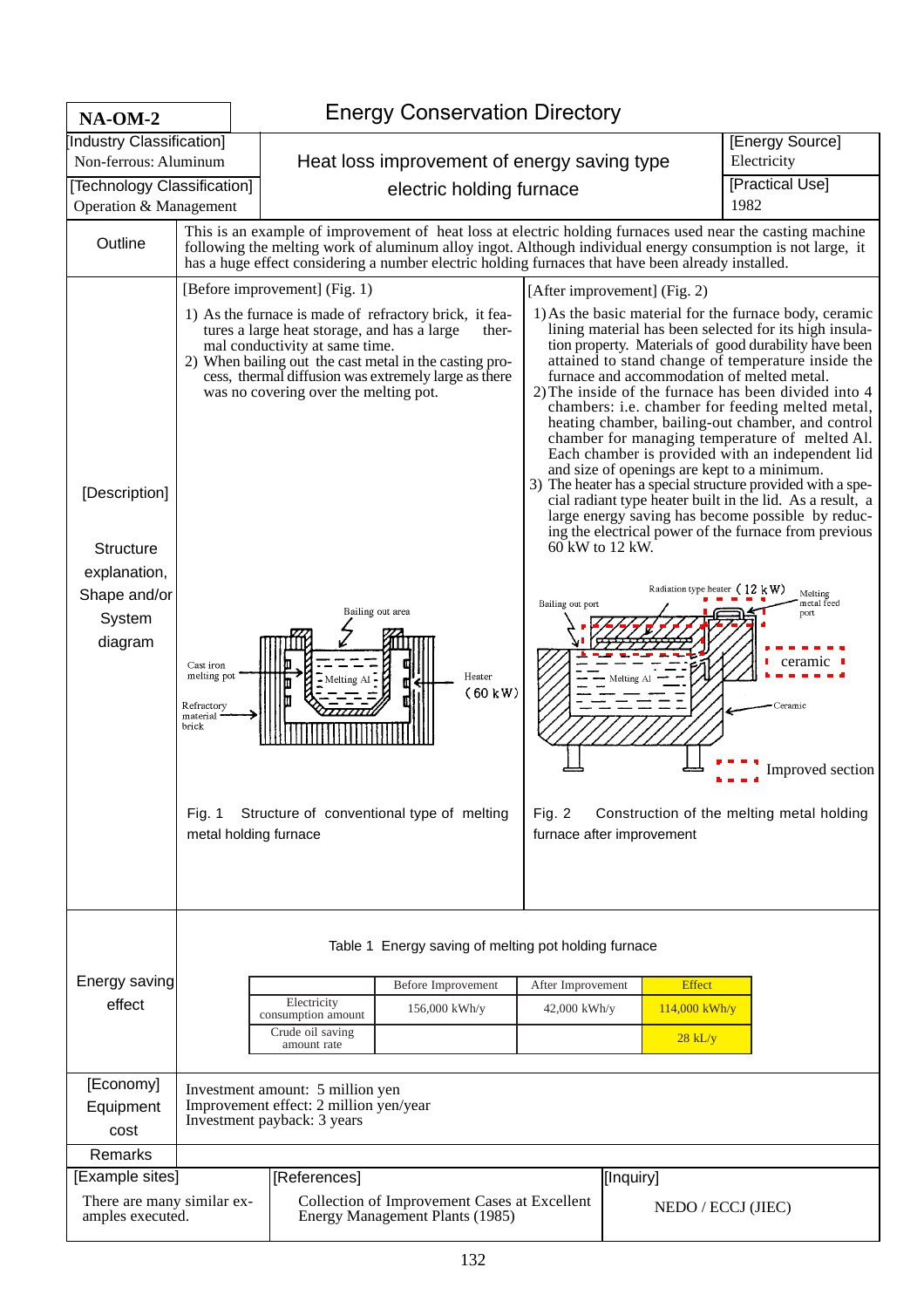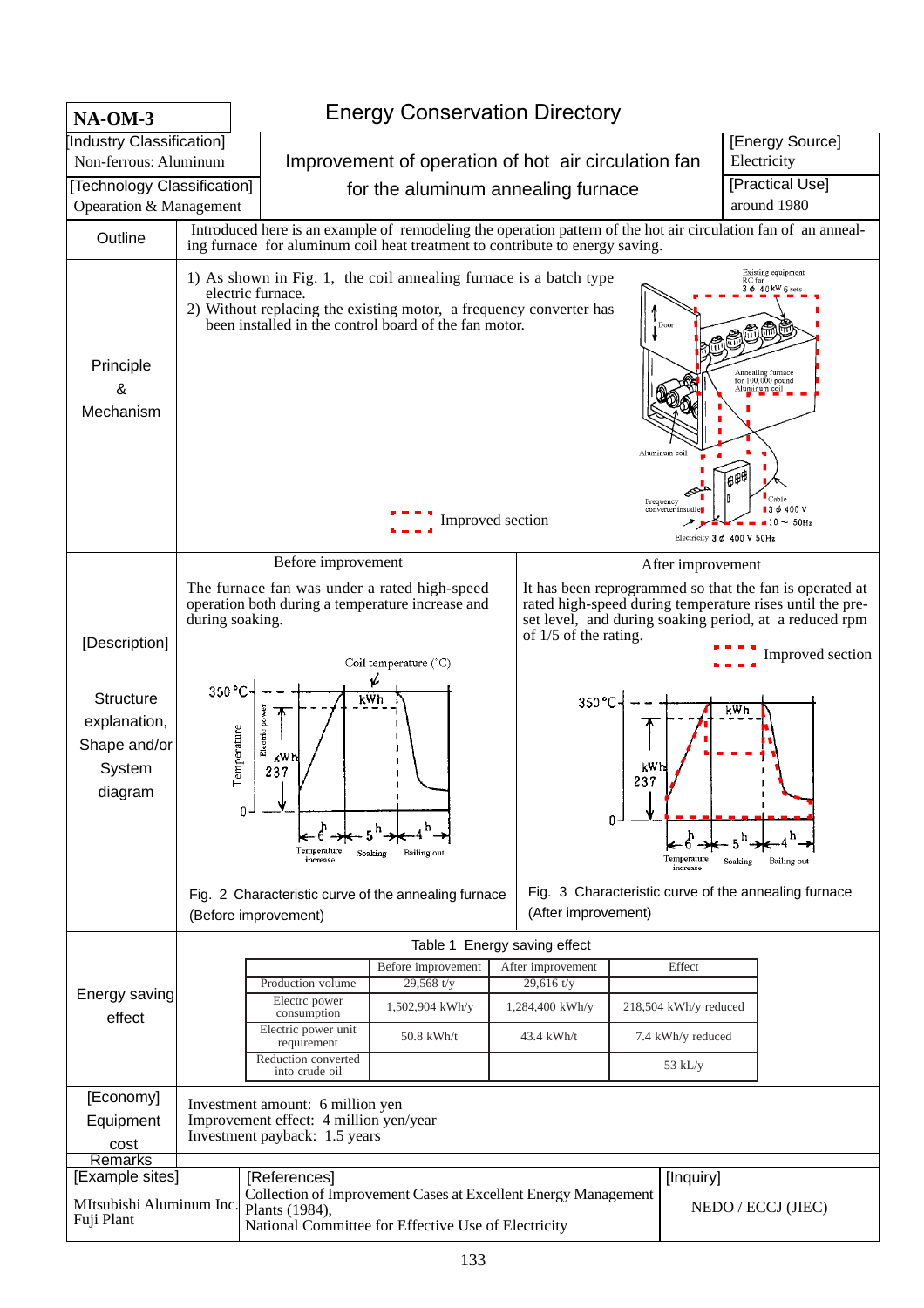| NC-ME-1                           | <b>Energy Conservation Directory</b>                                     |                                                                                                                                                                                                                                                                                                                                                                                                                                                                                                                                |                                                                    |                                                                                                                                                                                                                                                                                                                     |                                                                                                                 |                                                                                   |  |  |  |  |  |
|-----------------------------------|--------------------------------------------------------------------------|--------------------------------------------------------------------------------------------------------------------------------------------------------------------------------------------------------------------------------------------------------------------------------------------------------------------------------------------------------------------------------------------------------------------------------------------------------------------------------------------------------------------------------|--------------------------------------------------------------------|---------------------------------------------------------------------------------------------------------------------------------------------------------------------------------------------------------------------------------------------------------------------------------------------------------------------|-----------------------------------------------------------------------------------------------------------------|-----------------------------------------------------------------------------------|--|--|--|--|--|
| Industry Classification]          |                                                                          |                                                                                                                                                                                                                                                                                                                                                                                                                                                                                                                                |                                                                    | [Energy Source]                                                                                                                                                                                                                                                                                                     |                                                                                                                 |                                                                                   |  |  |  |  |  |
| Non-ferrous: Copper               |                                                                          |                                                                                                                                                                                                                                                                                                                                                                                                                                                                                                                                |                                                                    | Efficiency improvement in autogenous furnace in                                                                                                                                                                                                                                                                     |                                                                                                                 | Fuel, Electricity                                                                 |  |  |  |  |  |
| [Technology Classification]       |                                                                          |                                                                                                                                                                                                                                                                                                                                                                                                                                                                                                                                |                                                                    | [Practical Use]                                                                                                                                                                                                                                                                                                     |                                                                                                                 |                                                                                   |  |  |  |  |  |
| Machinery & Equipment             |                                                                          |                                                                                                                                                                                                                                                                                                                                                                                                                                                                                                                                |                                                                    |                                                                                                                                                                                                                                                                                                                     |                                                                                                                 | 1986                                                                              |  |  |  |  |  |
| Outline                           |                                                                          | The fuel consumption in the copper smelting process occupies 50 % of thewhole factory. This improvement<br>is an example of the saving energy by the development of the burner suitable for the high slag quality<br>operation and highly oxygen enriched blast operation.                                                                                                                                                                                                                                                     |                                                                    |                                                                                                                                                                                                                                                                                                                     |                                                                                                                 |                                                                                   |  |  |  |  |  |
| Principle<br>&<br>Mechanism       |                                                                          | In the autogenous furnace, the copper concentrate raw material (pulverized sulfide) is blown into the furnace<br>and is burned using the concentrate burners together with the oxygen enriched air for the reaction, the auxiliary<br>fuels such as, heavy oil, and pulverized coal and together with silicate ore. This furnace is the saving energy<br>type which can save the auxiliary fuel, since this method can utilize the maximum oxidation reaction heat when<br>the sulfur and iron in the copper concentrate burn. |                                                                    |                                                                                                                                                                                                                                                                                                                     |                                                                                                                 |                                                                                   |  |  |  |  |  |
|                                   |                                                                          |                                                                                                                                                                                                                                                                                                                                                                                                                                                                                                                                | [Measures against prevention of furnace bottom build-up]           | The build-up is defined as the precipitation of the magnetite $(Fe3Oa)$ on the bottom of the autogenous furnace<br>during the high slag quality operation. The build-up reduces the furnace inner volume, and increases the fur-<br>nace operation troubles. It is necessary to prevent the build-up configuration. | 1. Flue dust<br>2. Pulverized coal<br>3. Compressed air<br>4. Mixer<br>5. Lance pipe<br>6. Settler ceiling part |                                                                                   |  |  |  |  |  |
| [Description]                     |                                                                          | Fig.1 The conceptual figure on the settler injection facilities of the autogenous furnace                                                                                                                                                                                                                                                                                                                                                                                                                                      |                                                                    |                                                                                                                                                                                                                                                                                                                     |                                                                                                                 |                                                                                   |  |  |  |  |  |
| <b>Structure</b><br>explanation,  |                                                                          | [Development of the burner suitable for the<br>oxygen highly enriched blast operation]                                                                                                                                                                                                                                                                                                                                                                                                                                         |                                                                    | Table 1 The heat balance of the autogenous furnace                                                                                                                                                                                                                                                                  |                                                                                                                 |                                                                                   |  |  |  |  |  |
| Shape and/or<br>System<br>diagram | Oil burner $\,$ 1.<br>Oxygen $\gamma$<br>$(90\%)$<br>Oxygen enriched air |                                                                                                                                                                                                                                                                                                                                                                                                                                                                                                                                | Raw<br>materials<br>- 11                                           | [Input of heat]<br>Reaction heat<br>Melting heat of the flue dust<br>Heat from the charged ore<br>Heat from the reaction air<br>Combustion heat of the<br>heavy oil and pulverized                                                                                                                                  | (McaL/H)<br>41.049<br>$-4,543$<br>1,092<br>5,099<br>9,762                                                       | (%)<br>78.3<br>$-8.7$<br>2.1<br>9.7<br>18.6                                       |  |  |  |  |  |
|                                   |                                                                          |                                                                                                                                                                                                                                                                                                                                                                                                                                                                                                                                |                                                                    | Total                                                                                                                                                                                                                                                                                                               | 52,459                                                                                                          | 100.0                                                                             |  |  |  |  |  |
|                                   | Dispersion<br>cone                                                       |                                                                                                                                                                                                                                                                                                                                                                                                                                                                                                                                | <b>9</b> Burner<br>Burner<br>cone                                  | [Output of heat]<br>Retaining heat of the smelting<br>furnace body<br>Retaining heat of the waste gas<br>Retaining heat of the flue dust<br>Radiation heat<br>Others                                                                                                                                                |                                                                                                                 | 21,880<br>41.7<br>41.2<br>21,614<br>1,895<br>3.6<br>5,400<br>10.3<br>1,670<br>3.2 |  |  |  |  |  |
|                                   |                                                                          |                                                                                                                                                                                                                                                                                                                                                                                                                                                                                                                                |                                                                    | Total                                                                                                                                                                                                                                                                                                               | 52,459                                                                                                          |                                                                                   |  |  |  |  |  |
|                                   |                                                                          |                                                                                                                                                                                                                                                                                                                                                                                                                                                                                                                                | Fig.2 Conceptual figure of the concentrate burner                  |                                                                                                                                                                                                                                                                                                                     |                                                                                                                 |                                                                                   |  |  |  |  |  |
| Energy saving<br>effect           |                                                                          |                                                                                                                                                                                                                                                                                                                                                                                                                                                                                                                                | reaction heat due to the effect of the high slag quality operation | The consumption amount of the auxiliary fuel is reduced down to about 50% by the substantial increase of the                                                                                                                                                                                                        |                                                                                                                 |                                                                                   |  |  |  |  |  |
| [Economy]<br>Equipment<br>cost    |                                                                          | Investment amount: 4 million yen<br>Improvement effect: 15 million yen/year<br>Investment payback: 0.3 year                                                                                                                                                                                                                                                                                                                                                                                                                    |                                                                    |                                                                                                                                                                                                                                                                                                                     |                                                                                                                 |                                                                                   |  |  |  |  |  |
| Remarks                           |                                                                          |                                                                                                                                                                                                                                                                                                                                                                                                                                                                                                                                |                                                                    |                                                                                                                                                                                                                                                                                                                     |                                                                                                                 |                                                                                   |  |  |  |  |  |
| [Example sites]                   |                                                                          | There are many similar examples executed.                                                                                                                                                                                                                                                                                                                                                                                                                                                                                      | [References]<br>Management Plants (1988) p.81                      | Collection of Improvement Cases at Excellent Energy                                                                                                                                                                                                                                                                 | [[Inquiry]                                                                                                      | NEDO / ECCJ (JIEC)                                                                |  |  |  |  |  |
|                                   |                                                                          |                                                                                                                                                                                                                                                                                                                                                                                                                                                                                                                                |                                                                    |                                                                                                                                                                                                                                                                                                                     |                                                                                                                 |                                                                                   |  |  |  |  |  |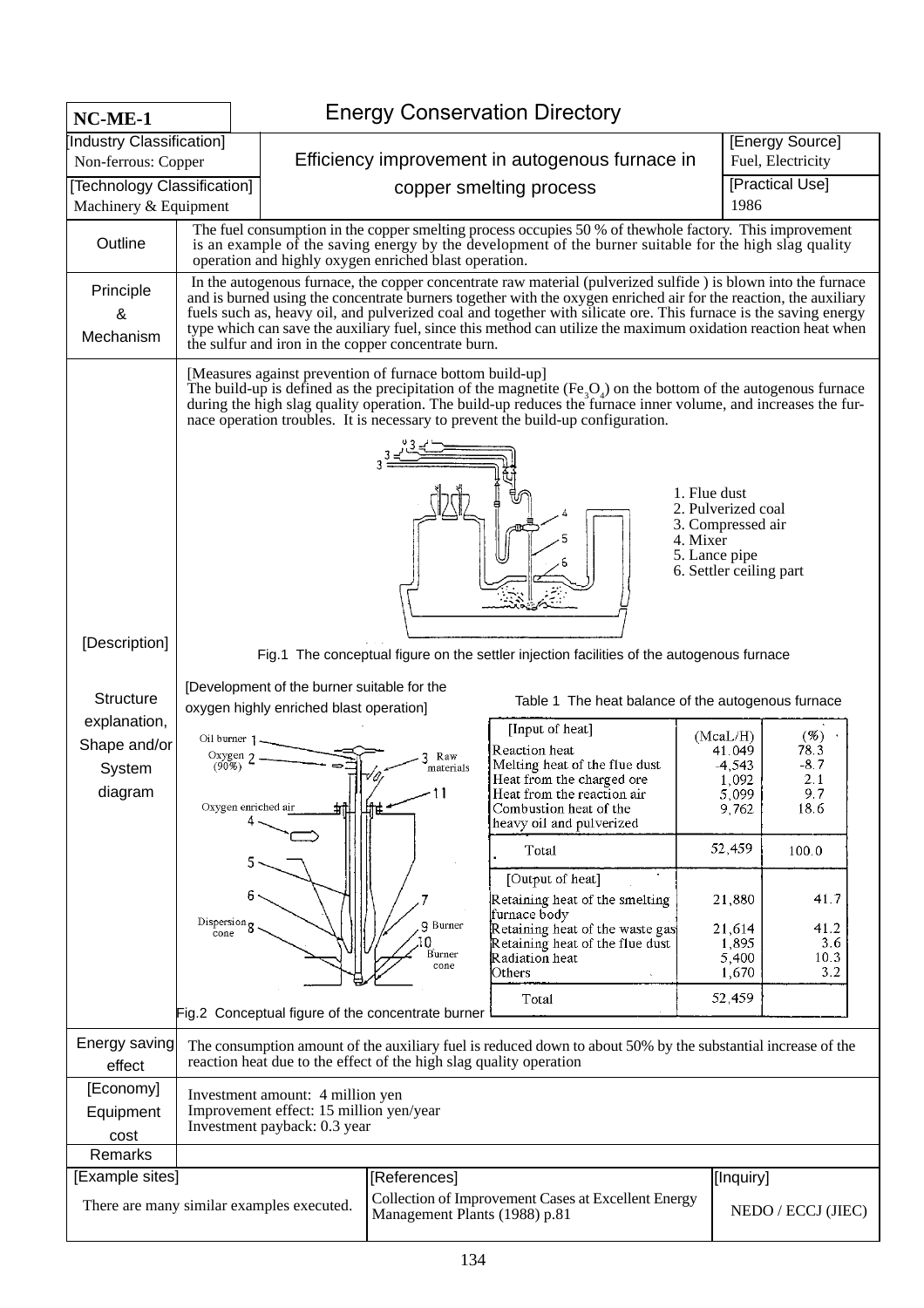